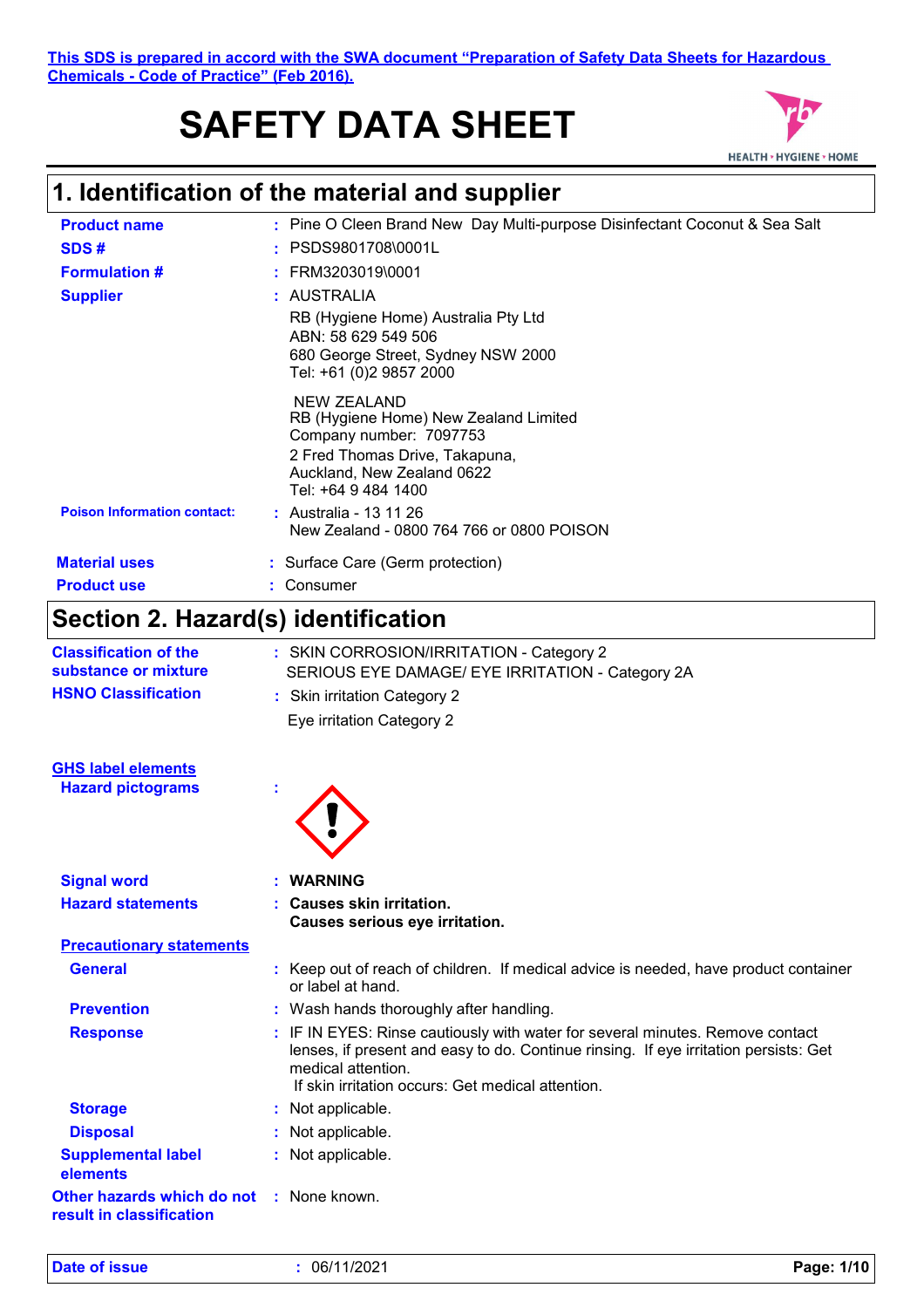# **Section 2. Hazard(s) identification**

### **Section 3. Composition and ingredient information**

| <b>Substance/mixture</b><br>: Mixture |
|---------------------------------------|
|---------------------------------------|

| <b>Ingredient name</b> | $%$ (w/w) | <b>CAS number</b> |
|------------------------|-----------|-------------------|
| Benzalkonium chloride  | ≲3        | 68424-85-1        |

 **Other Non-hazardous ingredients to 100%**

**Occupational exposure limits, if available, are listed in Section 8.**

### **Section 4. First aid measures**

| <b>Description of necessary first aid measures</b> |
|----------------------------------------------------|
|----------------------------------------------------|

| <b>Eye contact</b>  | : Immediately flush eyes with plenty of water, occasionally lifting the upper and lower<br>eyelids. Check for and remove any contact lenses. Continue to rinse for at least 10<br>minutes. Get medical attention.                                                                                                                                                                                                                                                                                                                                                                                                                                                                                                                                                                                                            |
|---------------------|------------------------------------------------------------------------------------------------------------------------------------------------------------------------------------------------------------------------------------------------------------------------------------------------------------------------------------------------------------------------------------------------------------------------------------------------------------------------------------------------------------------------------------------------------------------------------------------------------------------------------------------------------------------------------------------------------------------------------------------------------------------------------------------------------------------------------|
| <b>Inhalation</b>   | : Remove victim to fresh air and keep at rest in a position comfortable for breathing.<br>If not breathing, if breathing is irregular or if respiratory arrest occurs, provide<br>artificial respiration or oxygen by trained personnel. It may be dangerous to the<br>person providing aid to give mouth-to-mouth resuscitation. Get medical attention if<br>adverse health effects persist or are severe. If unconscious, place in recovery<br>position and get medical attention immediately. Maintain an open airway. Loosen<br>tight clothing such as a collar, tie, belt or waistband.                                                                                                                                                                                                                                 |
| <b>Skin contact</b> | : Flush contaminated skin with plenty of water. Remove contaminated clothing and<br>shoes. Continue to rinse for at least 10 minutes. Get medical attention. Wash<br>clothing before reuse. Clean shoes thoroughly before reuse.                                                                                                                                                                                                                                                                                                                                                                                                                                                                                                                                                                                             |
| <b>Ingestion</b>    | : Wash out mouth with water. Remove dentures if any. Remove victim to fresh air<br>and keep at rest in a position comfortable for breathing. If material has been<br>swallowed and the exposed person is conscious, give small quantities of water to<br>drink. Stop if the exposed person feels sick as vomiting may be dangerous. Do not<br>induce vomiting unless directed to do so by medical personnel. If vomiting occurs,<br>the head should be kept low so that vomit does not enter the lungs. Get medical<br>attention if adverse health effects persist or are severe. Never give anything by<br>mouth to an unconscious person. If unconscious, place in recovery position and get<br>medical attention immediately. Maintain an open airway. Loosen tight clothing such<br>as a collar, tie, belt or waistband. |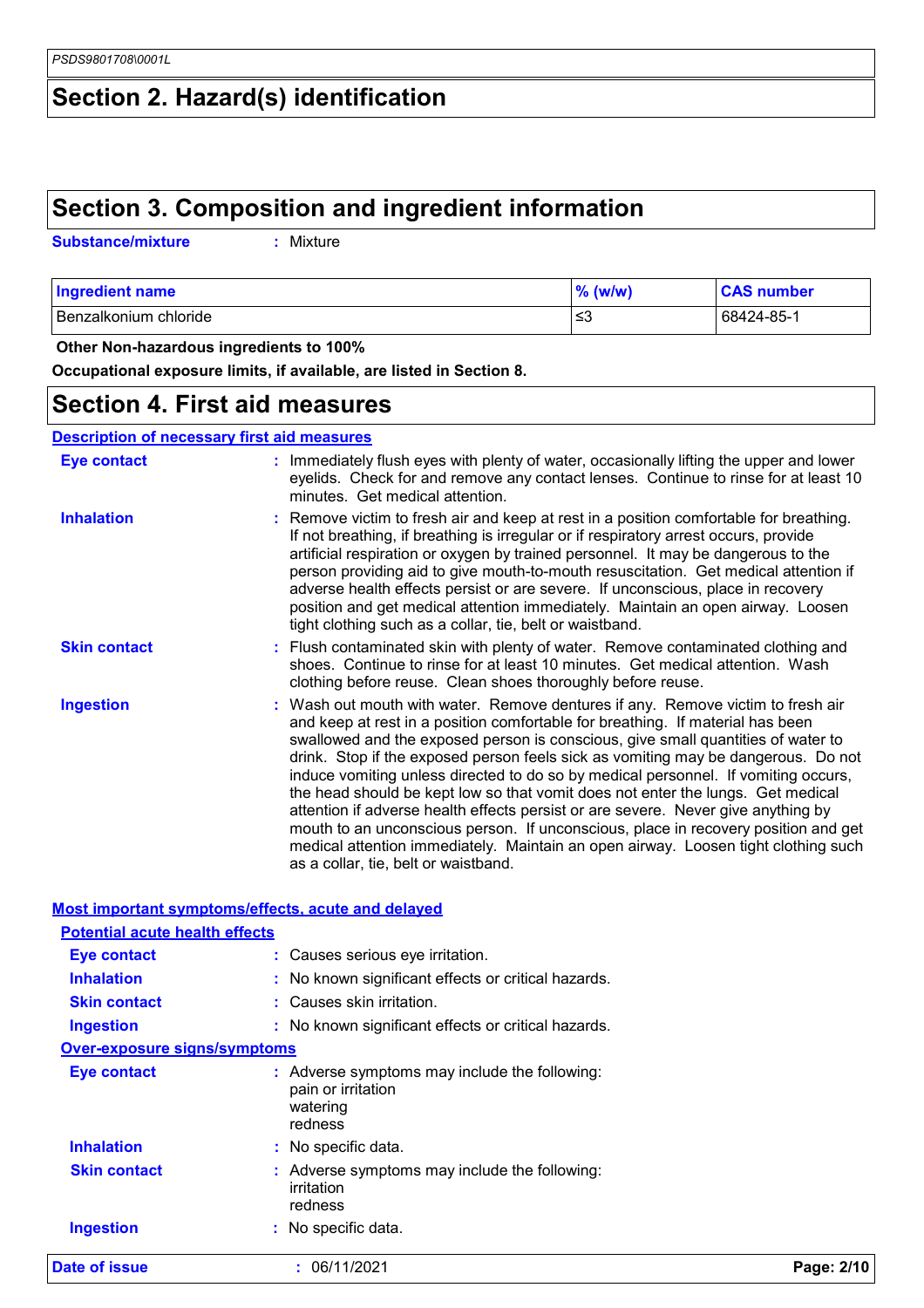# **Section 4. First aid measures**

|                                   | Indication of immediate medical attention and special treatment needed, if necessary                                                                                          |
|-----------------------------------|-------------------------------------------------------------------------------------------------------------------------------------------------------------------------------|
| <b>Notes to physician</b>         | : Treat symptomatically. Contact poison treatment specialist immediately if large<br>quantities have been ingested or inhaled.                                                |
| <b>Specific treatments</b>        | : No specific treatment.                                                                                                                                                      |
| <b>Protection of first-aiders</b> | : No action shall be taken involving any personal risk or without suitable training. It<br>may be dangerous to the person providing aid to give mouth-to-mouth resuscitation. |

**See toxicological information (Section 11)**

### **Section 5. Fire-fighting measures**

| <b>Extinguishing media</b>                                   |                                                                                                                                                                                                     |
|--------------------------------------------------------------|-----------------------------------------------------------------------------------------------------------------------------------------------------------------------------------------------------|
| <b>Suitable extinguishing</b><br>media                       | : Use an extinguishing agent suitable for the surrounding fire.                                                                                                                                     |
| <b>Unsuitable extinguishing</b><br>media                     | : None known.                                                                                                                                                                                       |
| <b>Specific hazards arising</b><br>from the chemical         | : In a fire, hazardous decomposition products may be produced.                                                                                                                                      |
| <b>Hazardous thermal</b><br>decomposition products           | : No specific data.                                                                                                                                                                                 |
| <b>Special protective actions</b><br>for fire-fighters       | : Promptly isolate the scene by removing all persons from the vicinity of the incident if<br>there is a fire. No action shall be taken involving any personal risk or without<br>suitable training. |
| <b>Special protective</b><br>equipment for fire-<br>fighters | : Fire-fighters should wear appropriate protective equipment and self-contained<br>breathing apparatus (SCBA) with a full face-piece operated in positive pressure<br>mode.                         |

# **Section 6. Accidental release measures**

|                                                              | <b>Personal precautions, protective equipment and emergency procedures</b>                                                                                                                                                                                                                                                                                                                                       |
|--------------------------------------------------------------|------------------------------------------------------------------------------------------------------------------------------------------------------------------------------------------------------------------------------------------------------------------------------------------------------------------------------------------------------------------------------------------------------------------|
| For non-emergency<br>personnel                               | : No action shall be taken involving any personal risk or without suitable training.<br>Evacuate surrounding areas. Keep unnecessary and unprotected personnel from<br>entering. Do not touch or walk through spilled material. Avoid breathing vapor or<br>mist. Provide adequate ventilation. Wear appropriate respirator when ventilation is<br>inadequate. Put on appropriate personal protective equipment. |
|                                                              | For emergency responders : If specialized clothing is required to deal with the spillage, take note of any<br>information in Section 8 on suitable and unsuitable materials. See also the<br>information in "For non-emergency personnel".                                                                                                                                                                       |
| <b>Environmental precautions</b>                             | : Avoid dispersal of spilled material and runoff and contact with soil, waterways,<br>drains and sewers. Inform the relevant authorities if the product has caused<br>environmental pollution (sewers, waterways, soil or air).                                                                                                                                                                                  |
| <b>Methods and materials for containment and cleaning up</b> |                                                                                                                                                                                                                                                                                                                                                                                                                  |
| <b>Small spill</b>                                           | : Stop leak if without risk. Move containers from spill area. Dilute with water and mop<br>up if water-soluble. Alternatively, or if water-insoluble, absorb with an inert dry                                                                                                                                                                                                                                   |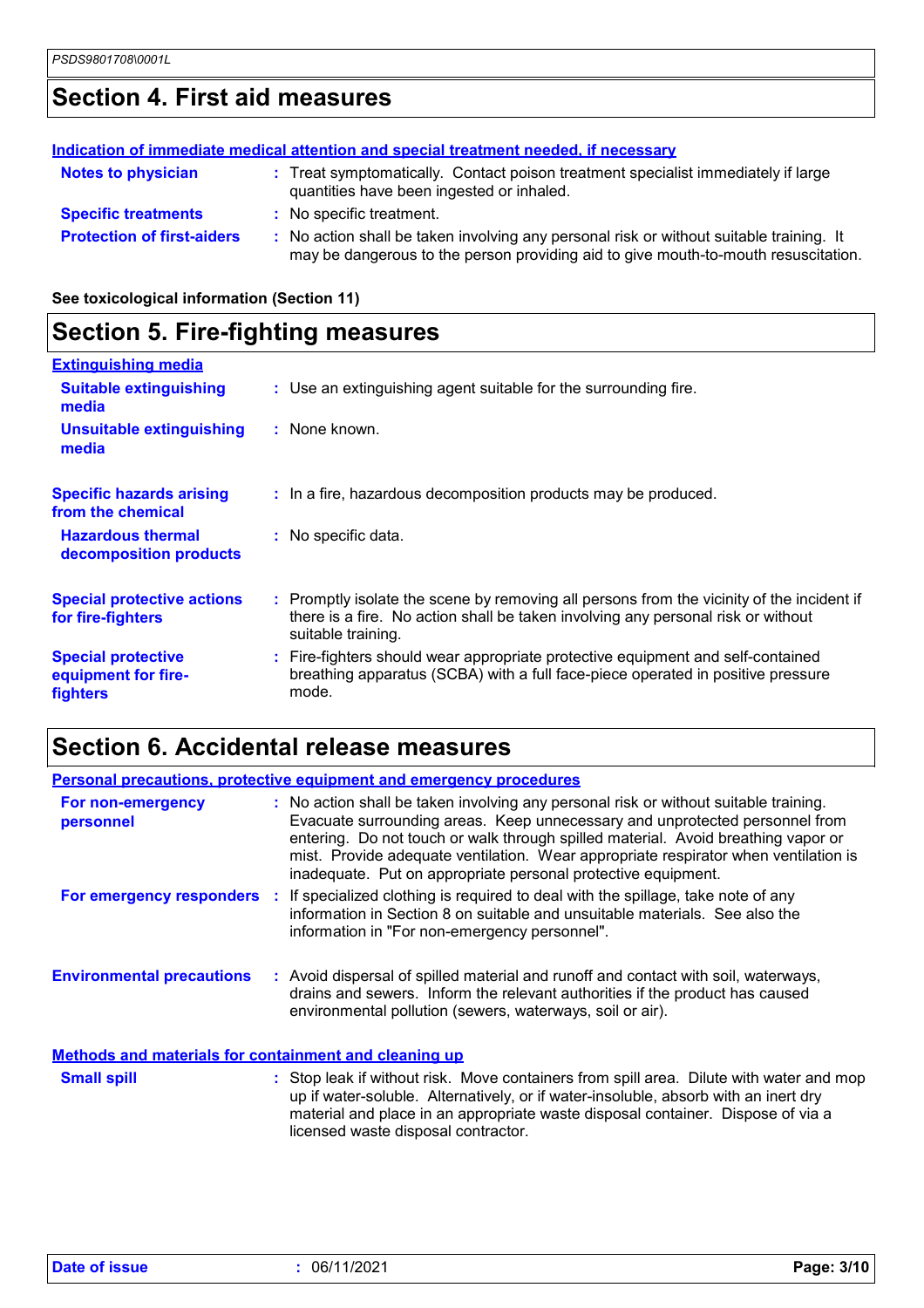# **Section 6. Accidental release measures**

| <b>Large spill</b> | : Stop leak if without risk. Move containers from spill area. Approach release from                                                                                                                                                                                                                                                                                                                                                                                                                                                                                                                                      |
|--------------------|--------------------------------------------------------------------------------------------------------------------------------------------------------------------------------------------------------------------------------------------------------------------------------------------------------------------------------------------------------------------------------------------------------------------------------------------------------------------------------------------------------------------------------------------------------------------------------------------------------------------------|
|                    | upwind. Prevent entry into sewers, water courses, basements or confined areas.<br>Wash spillages into an effluent treatment plant or proceed as follows. Contain and<br>collect spillage with non-combustible, absorbent material e.g. sand, earth,<br>vermiculite or diatomaceous earth and place in container for disposal according to<br>local regulations (see Section 13). Dispose of via a licensed waste disposal<br>contractor. Contaminated absorbent material may pose the same hazard as the<br>spilled product. Note: see Section 1 for emergency contact information and Section<br>13 for waste disposal. |

**See Section 1 for emergency contact information. See Section 8 for information on appropriate personal protective equipment. See Section 13 for additional waste treatment information.**

# **Section 7. Handling and storage**

#### **Precautions for safe handling**

| <b>Protective measures</b>                                                | : Put on appropriate personal protective equipment (see Section 8). Do not ingest.<br>Avoid contact with eyes, skin and clothing. Avoid breathing vapor or mist. Keep in<br>the original container or an approved alternative made from a compatible material,<br>kept tightly closed when not in use. Empty containers retain product residue and<br>can be hazardous. Do not reuse container.                                                                                                                                                                                                                                                |  |
|---------------------------------------------------------------------------|------------------------------------------------------------------------------------------------------------------------------------------------------------------------------------------------------------------------------------------------------------------------------------------------------------------------------------------------------------------------------------------------------------------------------------------------------------------------------------------------------------------------------------------------------------------------------------------------------------------------------------------------|--|
| <b>Advice on general</b><br>occupational hygiene                          | : Eating, drinking and smoking should be prohibited in areas where this material is<br>handled, stored and processed. Workers should wash hands and face before<br>eating, drinking and smoking. Remove contaminated clothing and protective<br>equipment before entering eating areas. See also Section 8 for additional<br>information on hygiene measures.                                                                                                                                                                                                                                                                                  |  |
| <b>Conditions for safe storage,</b><br>including any<br>incompatibilities | Do not store below the following temperature: 30°C (86°F). Store in accordance<br>with local regulations. Store in original container protected from direct sunlight in a<br>dry, cool and well-ventilated area, away from incompatible materials (see Section 10)<br>and food and drink. Keep container tightly closed and sealed until ready for use.<br>Containers that have been opened must be carefully resealed and kept upright to<br>prevent leakage. Do not store in unlabeled containers. Use appropriate<br>containment to avoid environmental contamination. See Section 10 for incompatible<br>materials before handling or use. |  |

# **Section 8. Exposure controls and personal protection**

| <b>Control parameters</b>                         |                                                                                                                                                                                                                                                                                                                                 |
|---------------------------------------------------|---------------------------------------------------------------------------------------------------------------------------------------------------------------------------------------------------------------------------------------------------------------------------------------------------------------------------------|
| <b>Australia</b>                                  |                                                                                                                                                                                                                                                                                                                                 |
| <b>Occupational exposure limits</b>               | : No exposure standard allocated.                                                                                                                                                                                                                                                                                               |
| <b>New Zealand</b>                                |                                                                                                                                                                                                                                                                                                                                 |
| <b>Occupational exposure limits</b>               | : No exposure standard allocated.                                                                                                                                                                                                                                                                                               |
| <b>Appropriate engineering</b><br><b>controls</b> | : Good general ventilation should be sufficient to control worker exposure to airborne<br>contaminants.                                                                                                                                                                                                                         |
| <b>Environmental exposure</b><br><b>controls</b>  | : Emissions from ventilation or work process equipment should be checked to ensure<br>they comply with the requirements of environmental protection legislation. In some<br>cases, fume scrubbers, filters or engineering modifications to the process<br>equipment will be necessary to reduce emissions to acceptable levels. |

#### **Individual protection measures**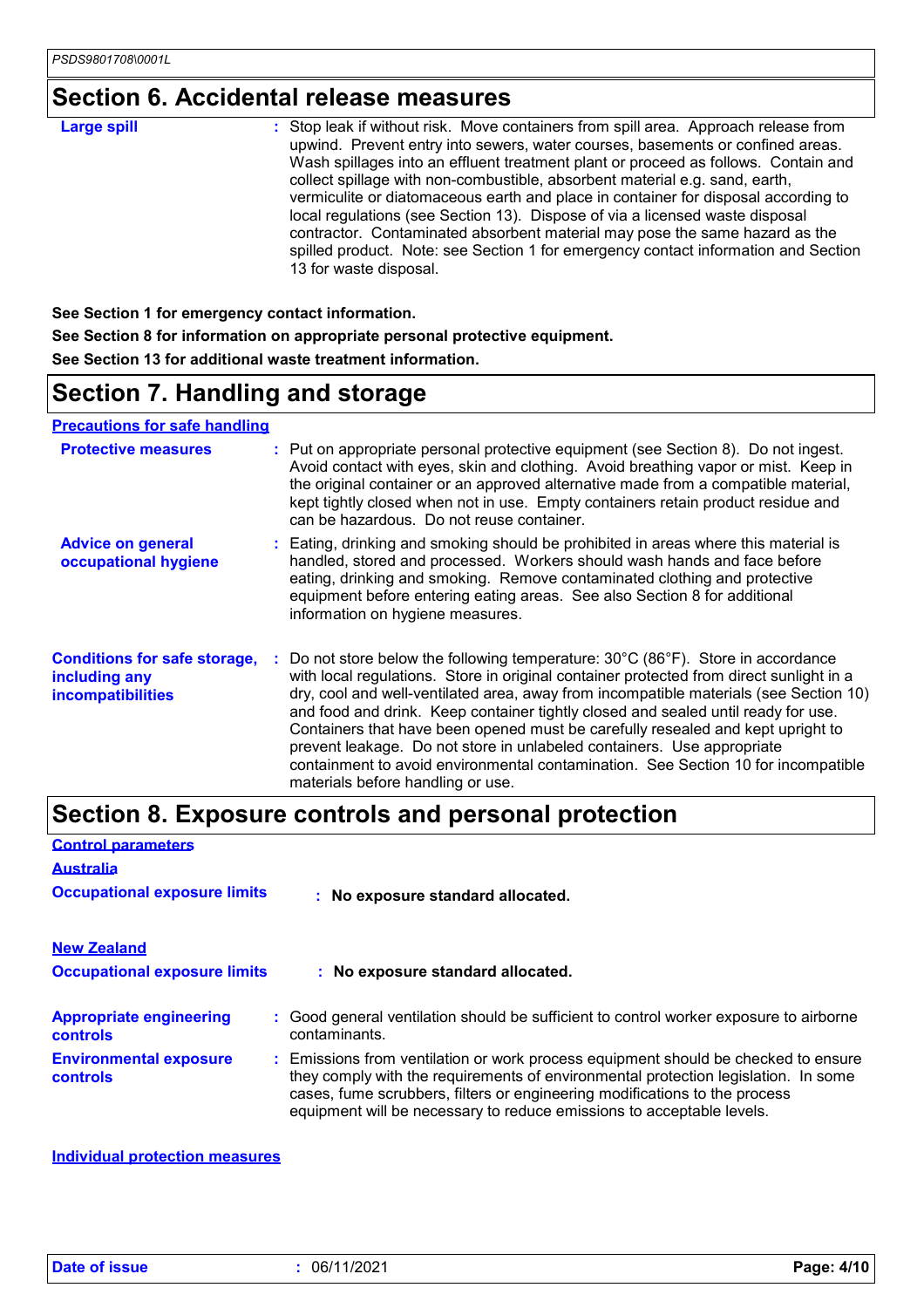# **Section 8. Exposure controls and personal protection**

| <b>Hygiene measures</b>       | : Wash hands, forearms and face thoroughly after handling chemical products, before<br>eating, smoking and using the lavatory and at the end of the working period.<br>Appropriate techniques should be used to remove potentially contaminated clothing.<br>Wash contaminated clothing before reusing. Ensure that eyewash stations and<br>safety showers are close to the workstation location.                        |
|-------------------------------|--------------------------------------------------------------------------------------------------------------------------------------------------------------------------------------------------------------------------------------------------------------------------------------------------------------------------------------------------------------------------------------------------------------------------|
| <b>Eye/face protection</b>    | Safety eyewear complying with an approved standard should be used when a risk<br>assessment indicates this is necessary to avoid exposure to liquid splashes, mists,<br>gases or dusts. If contact is possible, the following protection should be worn,<br>unless the assessment indicates a higher degree of protection: chemical splash<br>goggles.                                                                   |
| <b>Skin protection</b>        |                                                                                                                                                                                                                                                                                                                                                                                                                          |
| <b>Hand protection</b>        | : Considering the parameters specified by the glove manufacturer, check during use<br>that the gloves are still retaining their protective properties. It should be noted that<br>the time to breakthrough for any glove material may be different for different glove<br>manufacturers. In the case of mixtures, consisting of several substances, the<br>protection time of the gloves cannot be accurately estimated. |
| <b>Body protection</b>        | Personal protective equipment for the body should be selected based on the task<br>being performed and the risks involved and should be approved by a specialist<br>before handling this product.                                                                                                                                                                                                                        |
| <b>Other skin protection</b>  | Appropriate footwear and any additional skin protection measures should be<br>selected based on the task being performed and the risks involved and should be<br>approved by a specialist before handling this product.                                                                                                                                                                                                  |
| <b>Respiratory protection</b> | Based on the hazard and potential for exposure, select a respirator that meets the<br>appropriate standard or certification. Respirators must be used according to a<br>respiratory protection program to ensure proper fitting, training, and other important<br>aspects of use.                                                                                                                                        |

# **Section 9. Physical and chemical properties**

| <b>Appearance</b>                                 |                                                                        |
|---------------------------------------------------|------------------------------------------------------------------------|
| <b>Physical state</b>                             | : Liquid. [Clear]                                                      |
| <b>Color</b>                                      | $:$ Blue.                                                              |
| Odor                                              | Fragrance-like.                                                        |
| <b>Odor threshold</b>                             | : Not available.                                                       |
| pH                                                | 9.8 to 10.4 [Conc. (% w/w): 100%]                                      |
| <b>Melting point</b>                              | $:$ Not available.                                                     |
| <b>Boiling point</b>                              | : Not available.                                                       |
| <b>Flash point</b>                                | Closed cup: >93.3°C (>199.9°F)                                         |
| <b>Evaporation rate</b>                           | : Not available.                                                       |
| <b>Flammability (solid, gas)</b>                  | : Not available.                                                       |
| Lower and upper explosive<br>(flammable) limits   | : Not available.                                                       |
| <b>Vapor pressure</b>                             | : Not available.                                                       |
| <b>Vapor density</b>                              | Not available.                                                         |
| <b>Relative density</b>                           | 1.003 to 1.013                                                         |
| <b>Solubility</b>                                 | : Easily soluble in the following materials: cold water and hot water. |
| <b>Solubility in water</b>                        | : Not available.                                                       |
| <b>Partition coefficient: n-</b><br>octanol/water | : Not available.                                                       |
| <b>Auto-ignition temperature</b>                  | $:$ Not available.                                                     |
| <b>Decomposition temperature</b>                  | : Not available.                                                       |
| <b>Viscosity</b>                                  | $:$ Not available.                                                     |
| Flow time (ISO 2431)                              | : Not available.                                                       |
|                                                   |                                                                        |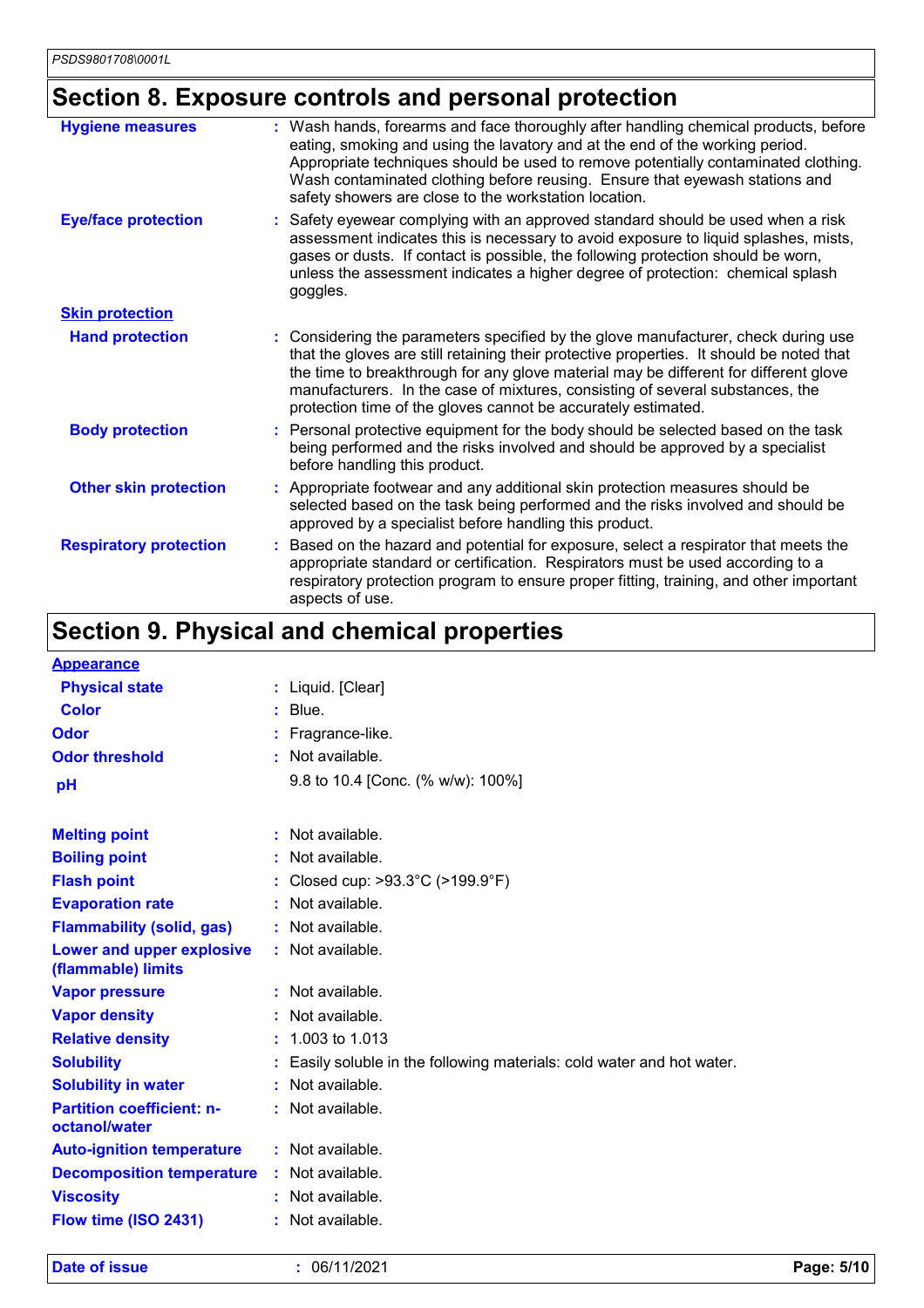### **Section 9. Physical and chemical properties**

#### **Aerosol product**

### **Section 10. Stability and reactivity**

| <b>Reactivity</b>                            | : No specific test data related to reactivity available for this product or its ingredients.              |
|----------------------------------------------|-----------------------------------------------------------------------------------------------------------|
| <b>Chemical stability</b>                    | : The product is stable.                                                                                  |
| <b>Possibility of hazardous</b><br>reactions | : Under normal conditions of storage and use, hazardous reactions will not occur.                         |
| <b>Conditions to avoid</b>                   | : No specific data.                                                                                       |
| <b>Incompatible materials</b>                | : No specific data.                                                                                       |
| <b>Hazardous decomposition</b><br>products   | : Under normal conditions of storage and use, hazardous decomposition products<br>should not be produced. |

### **Section 11. Toxicological information**

#### **Information on toxicological effects**

| <b>Acute toxicity</b>          |                                       |                      |                                      |                               |
|--------------------------------|---------------------------------------|----------------------|--------------------------------------|-------------------------------|
| <b>Product/ingredient name</b> | <b>Result</b>                         | <b>Species</b>       | <b>Dose</b>                          | <b>Exposure</b>               |
| Benzalkonium chloride          | LD50 Dermal                           | Rabbit               | 2848 mg/kg                           |                               |
|                                | LD50 Dermal<br>LD50 Oral<br>LD50 Oral | Rabbit<br>Rat<br>Rat | 3413 mg/kg<br>344 mg/kg<br>398 mg/kg | $\overline{\phantom{0}}$<br>٠ |

**Conclusion/Summary :** Based on available data, the classification criteria are not met.

#### **Irritation/Corrosion**

| <b>Product/ingredient name</b> | <b>Result</b>          | <b>Species</b> | <b>Score</b> | <b>Exposure</b>    | <b>Observation</b> |
|--------------------------------|------------------------|----------------|--------------|--------------------|--------------------|
| Benzalkonium chloride          | Skin - Severe irritant | Rabbit         |              | $25 \,\mathrm{mg}$ |                    |

**Conclusion/Summary**

**Skin :** Based on Calculation Method: Causes skin irritation.

**Eyes :** Based on Calculation method: Causes serious eye irritation.

**Respiratory :** Based on available data, the classification criteria are not met.

#### **Sensitization**

| <b>Product/ingredient name</b> | <b>Route of</b><br>exposure | <b>Species</b> | <b>Result</b>   |
|--------------------------------|-----------------------------|----------------|-----------------|
| Benzalkonium chloride          | skin                        | Guinea pig     | Not sensitizing |

| <b>Conclusion/Summary</b> |                                                                     |
|---------------------------|---------------------------------------------------------------------|
| <b>Skin</b>               | : Based on available data, the classification criteria are not met. |
| <b>Respiratory</b>        | : Based on available data, the classification criteria are not met. |
| <b>Mutagenicity</b>       |                                                                     |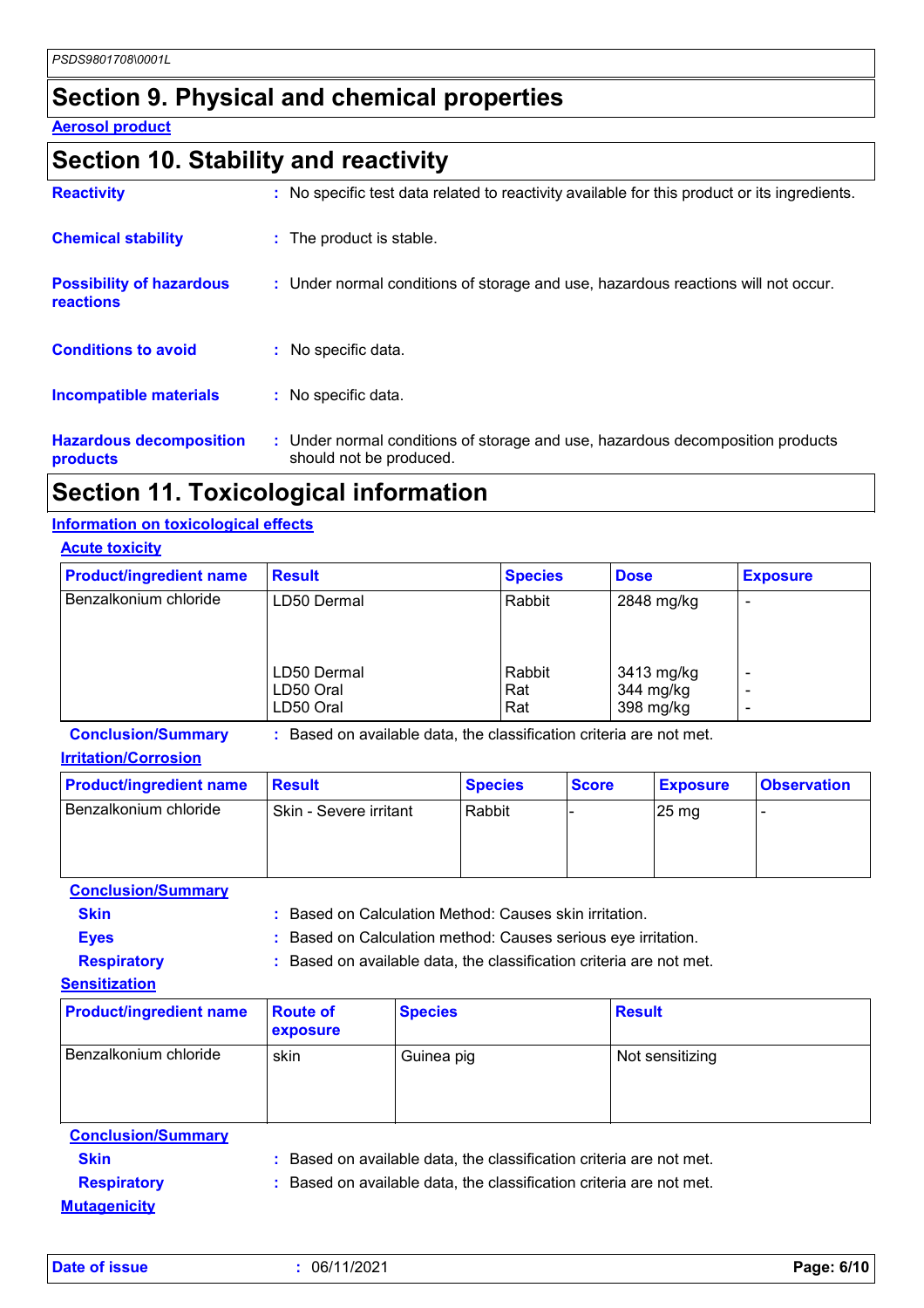# **Section 11. Toxicological information**

| <b>Product/ingredient name</b>                                                                         | <b>Test</b>                                                                                | <b>Experiment</b>                                                                        | <b>Result</b> |
|--------------------------------------------------------------------------------------------------------|--------------------------------------------------------------------------------------------|------------------------------------------------------------------------------------------|---------------|
| Benzalkonium chloride                                                                                  | OECD 471 - Bacterial<br><b>Reverse Mutation Test</b>                                       | Experiment: In vitro<br>Subject: Bacteria                                                | Negative      |
|                                                                                                        | OECD 473 -<br>Mammalian<br>Chromosamal<br><b>Aberration Test</b>                           | Experiment: In vitro<br>Subject: Mammalian-Animal                                        | Negative      |
|                                                                                                        | <b>OECD 476 -</b><br><b>Mammalian Cell Gene</b><br><b>Mutation Test</b>                    | Experiment: In vitro<br>Subject: Mammalian-Animal                                        | Negative      |
| <b>Conclusion/Summary</b>                                                                              |                                                                                            | : Based on available data, the classification criteria are not met.                      |               |
| <b>Carcinogenicity</b><br>Not available.                                                               |                                                                                            |                                                                                          |               |
| <b>Conclusion/Summary</b><br><b>Reproductive toxicity</b><br>Not available.                            |                                                                                            | : Based on available data, the classification criteria are not met.                      |               |
| <b>Conclusion/Summary</b><br><b>Teratogenicity</b><br>Not available.                                   |                                                                                            | : Based on available data, the classification criteria are not met.                      |               |
| <b>Conclusion/Summary</b><br><b>Specific target organ toxicity (single exposure)</b><br>Not available. |                                                                                            | : Based on available data, the classification criteria are not met.                      |               |
| <b>Specific target organ toxicity (repeated exposure)</b><br>Not available.                            |                                                                                            |                                                                                          |               |
| <b>Aspiration hazard</b><br>Not available.                                                             |                                                                                            |                                                                                          |               |
| Information on the likely<br>routes of exposure                                                        | : Not available.                                                                           |                                                                                          |               |
| <b>Potential acute health effects</b>                                                                  |                                                                                            |                                                                                          |               |
| <b>Eye contact</b>                                                                                     | : Causes serious eye irritation.                                                           |                                                                                          |               |
| <b>Inhalation</b>                                                                                      |                                                                                            | No known significant effects or critical hazards.                                        |               |
| <b>Skin contact</b>                                                                                    | : Causes skin irritation.                                                                  |                                                                                          |               |
| <b>Ingestion</b>                                                                                       |                                                                                            | : No known significant effects or critical hazards.                                      |               |
| <b>Symptoms related to the physical, chemical and toxicological characteristics</b>                    |                                                                                            |                                                                                          |               |
| <b>Eye contact</b>                                                                                     | : Adverse symptoms may include the following:<br>pain or irritation<br>watering<br>redness |                                                                                          |               |
| <b>Inhalation</b>                                                                                      | : No specific data.                                                                        |                                                                                          |               |
| <b>Skin contact</b>                                                                                    | : Adverse symptoms may include the following:<br>irritation<br>redness                     |                                                                                          |               |
| <b>Ingestion</b>                                                                                       | : No specific data.                                                                        |                                                                                          |               |
|                                                                                                        |                                                                                            | Delayed and immediate effects and also chronic effects from short and long term exposure |               |

#### **Short term exposure**

| <b>Date of issue</b> |  |  |
|----------------------|--|--|
|                      |  |  |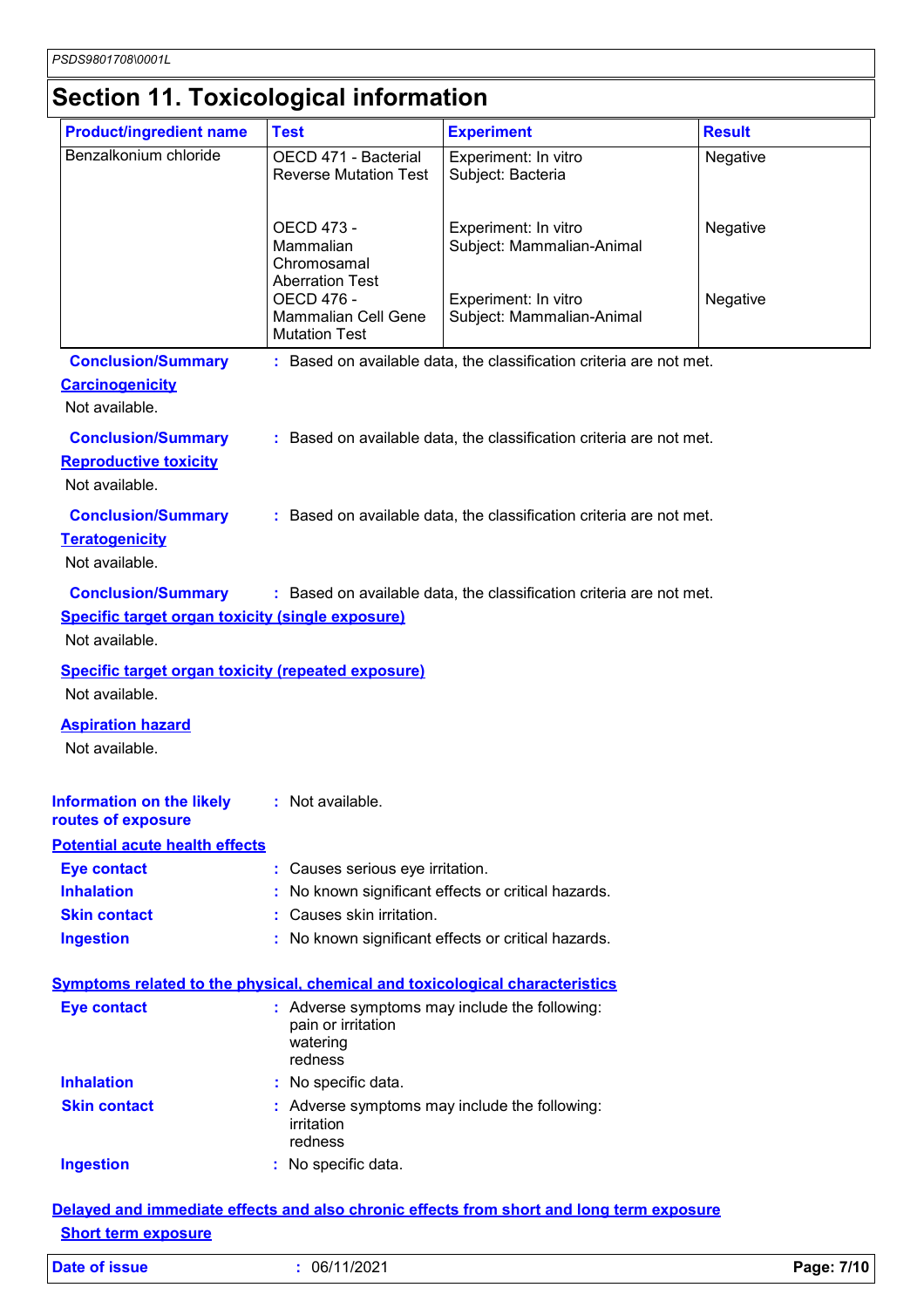# **Section 11. Toxicological information**

| <b>Potential immediate</b><br><b>effects</b>      | : Not available.                                                    |
|---------------------------------------------------|---------------------------------------------------------------------|
| <b>Potential delayed effects : Not available.</b> |                                                                     |
| <b>Long term exposure</b>                         |                                                                     |
| <b>Potential immediate</b><br><b>effects</b>      | : Not available.                                                    |
| <b>Potential delayed effects : Not available.</b> |                                                                     |
| <b>Potential chronic health effects</b>           |                                                                     |
| Not available.                                    |                                                                     |
| <b>Conclusion/Summary</b>                         | : Based on available data, the classification criteria are not met. |
| <b>General</b>                                    | : No known significant effects or critical hazards.                 |
| <b>Carcinogenicity</b>                            | : No known significant effects or critical hazards.                 |
| <b>Mutagenicity</b>                               | : No known significant effects or critical hazards.                 |
| <b>Teratogenicity</b>                             | : No known significant effects or critical hazards.                 |
| <b>Developmental effects</b>                      | : No known significant effects or critical hazards.                 |
| <b>Fertility effects</b>                          | : No known significant effects or critical hazards.                 |
|                                                   |                                                                     |

#### **Numerical measures of toxicity**

**Acute toxicity estimates**

Not available.

# **Section 12. Ecological information**

#### **Toxicity**

| <b>Product/ingredient name</b> | <b>Result</b>                                            | <b>Species</b>                      | <b>Exposure</b>      |
|--------------------------------|----------------------------------------------------------|-------------------------------------|----------------------|
| Benzalkonium chloride          | Acute EC50 0.016 mg/l                                    | Daphnia                             | 48 hours             |
|                                | Acute LC50 64 ppb Fresh water<br>Chronic EC10 0.009 mg/l | Fish - Oncorhynchus mykiss<br>Algae | 96 hours<br>72 hours |

**Conclusion/Summary :** Based on available data, the classification criteria are not met.

#### **Persistence and degradability**

**Conclusion/Summary :** Based on available data, the classification criteria are not met.

| <b>Product/ingredient name</b> | <b>Aquatic half-life</b> | <b>Photolysis</b> | Biodegradability |
|--------------------------------|--------------------------|-------------------|------------------|
| Benzalkonium chloride          |                          |                   | Readily          |
|                                |                          |                   |                  |
|                                |                          |                   |                  |

#### **Bioaccumulative potential**

Not available.

**Mobility in soil**

**Soil/water partition coefficient (KOC)**

**:** Not available.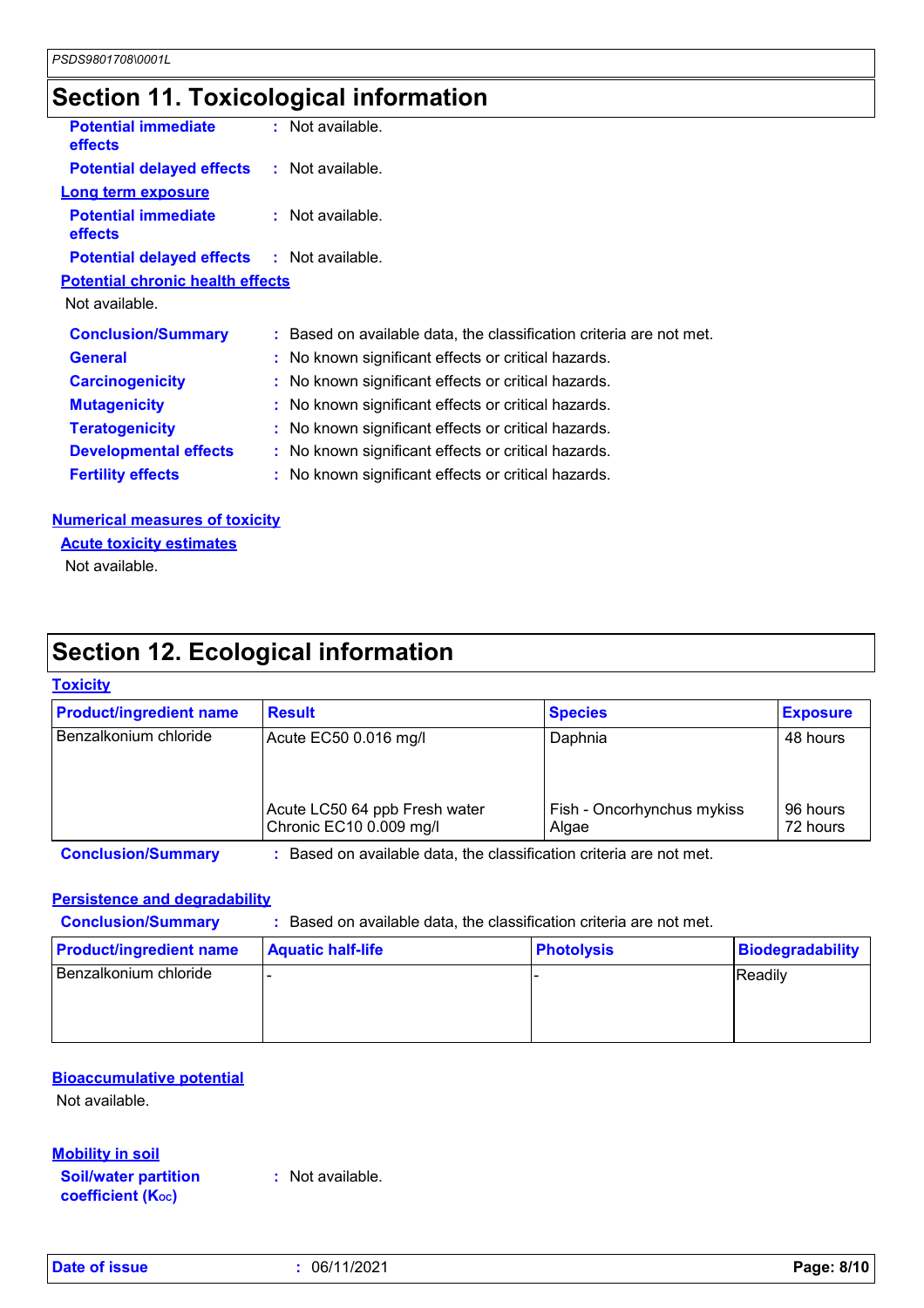### **Section 12. Ecological information**

**Other adverse effects** : No known significant effects or critical hazards.

### **Section 13. Disposal considerations**

**Disposal methods :**

: The generation of waste should be avoided or minimized wherever possible. Disposal of this product, solutions and any by-products should at all times comply with the requirements of environmental protection and waste disposal legislation and any regional local authority requirements. Dispose of surplus and nonrecyclable products via a licensed waste disposal contractor. Waste should not be disposed of untreated to the sewer unless fully compliant with the requirements of all authorities with jurisdiction. Waste packaging should be recycled. Incineration or landfill should only be considered when recycling is not feasible. This material and its container must be disposed of in a safe way. Care should be taken when handling emptied containers that have not been cleaned or rinsed out. Empty containers or liners may retain some product residues. Avoid dispersal of spilled material and runoff and contact with soil, waterways, drains and sewers.

### **Section 14. Transport information**

|                                      | <b>ADG</b>               | <b>ADR/RID</b> | <b>IMDG</b>    | <b>IATA</b>              |
|--------------------------------------|--------------------------|----------------|----------------|--------------------------|
| <b>UN number</b>                     | Not regulated.           | Not regulated. | Not regulated. | Not regulated.           |
| <b>UN proper</b><br>shipping name    |                          |                |                | $\overline{\phantom{0}}$ |
| <b>Transport hazard</b><br>class(es) | $\overline{\phantom{a}}$ |                | ٠              |                          |
| <b>Packing group</b>                 | $\overline{\phantom{a}}$ |                | -              |                          |
| <b>Environmental</b><br>hazards      | No.                      | No.            | No.            | No.                      |

**Special precautions for user Transport within user's premises:** always transport in closed containers that are **:** upright and secure. Ensure that persons transporting the product know what to do in the event of an accident or spillage.

**Transport in bulk according :** Not available. **to IMO instruments**

**Therapeutic Goods (ARTG)**

### **Section 15. Regulatory information**

**Standard for the Uniform Scheduling of Medicines and Poisons Model Work Health and Safety Regulations - Scheduled Substances** No listed substance Not scheduled **Australia inventory (AICS) New Zealand Inventory of Chemicals (NZIoC) :** All components are listed or exempted. **:** All components are listed or exempted. **Australian Register of :** 354698

| <b>Date of issue</b>                          | 06/11/2021<br>t.                        | Page: 9/10 |
|-----------------------------------------------|-----------------------------------------|------------|
| <b>Tracking Requirement</b>                   | : No                                    |            |
| <b>Approved Handler</b><br><b>Requirement</b> | : No                                    |            |
| <b>HSNO Approval Number</b>                   | : HSR002530                             |            |
| <b>HSNO Group Standard</b>                    | : Cleaning Products (Subsidiary Hazard) |            |
| <b>INCIADEQUE QUUUS (ANTO)</b>                |                                         |            |